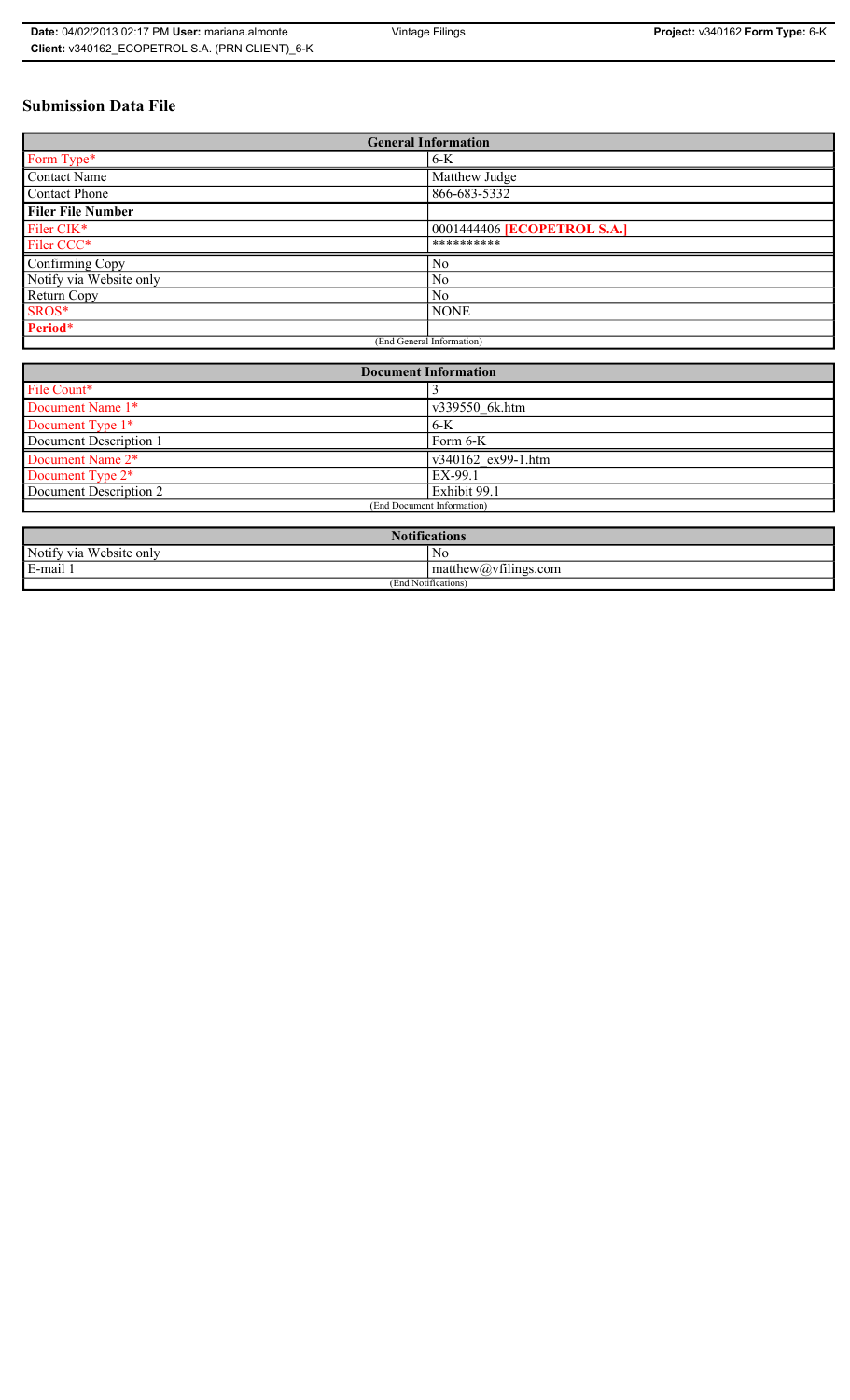#### **SECURITIES AND EXCHANGE COMMISSION Washington, D.C. 20549**

#### **FORM 6-K REPORT OF FOREIGN PRIVATE ISSUER PURSUANT TO RULE 13a-16 OR 15d-16 OF THE SECURITIES EXCHANGE ACT OF 1934**

April, 2013

Commission File Number: 333-153452

**ECOPETROL S.A.**

*(Exact name of registrant as specified in its Charter)*

Carrera 7 No. 37 – 69 BOGOTA – COLOMBIA

*(Address of registrant's principal executive offices)*

Indicate by check mark whether the registrant files or will file annual reports under cover Form 20-F or Form 40-F.

Form 20-F  $\boxtimes$  Form 40-F  $\Box$ 

Indicate by check mark if the registrant is submitting the Form 6-K in paper as permitted by Regulation S-T Rule 101(b)(1):

 $Yes$   $\Box$   $No$   $X$ 

Indicate by check mark if the registrant is submitting the Form 6-K in paper as permitted by Regulation S-T Rule 101(b)(7):

 $Yes$   $\Box$   $No$   $X$ 

Indicate by check mark whether by furnishing the information contained in this Form, the registrant is also thereby furnishing the information to the Commission pursuant to Rule 12g3-2(b) under the Securities Exchange Act of 1934.

 $Yes$   $\square$ 

If "Yes" is marked, indicate below the file number assigned to the registrant in connection with Rule 12g3-2(b): 82- N/A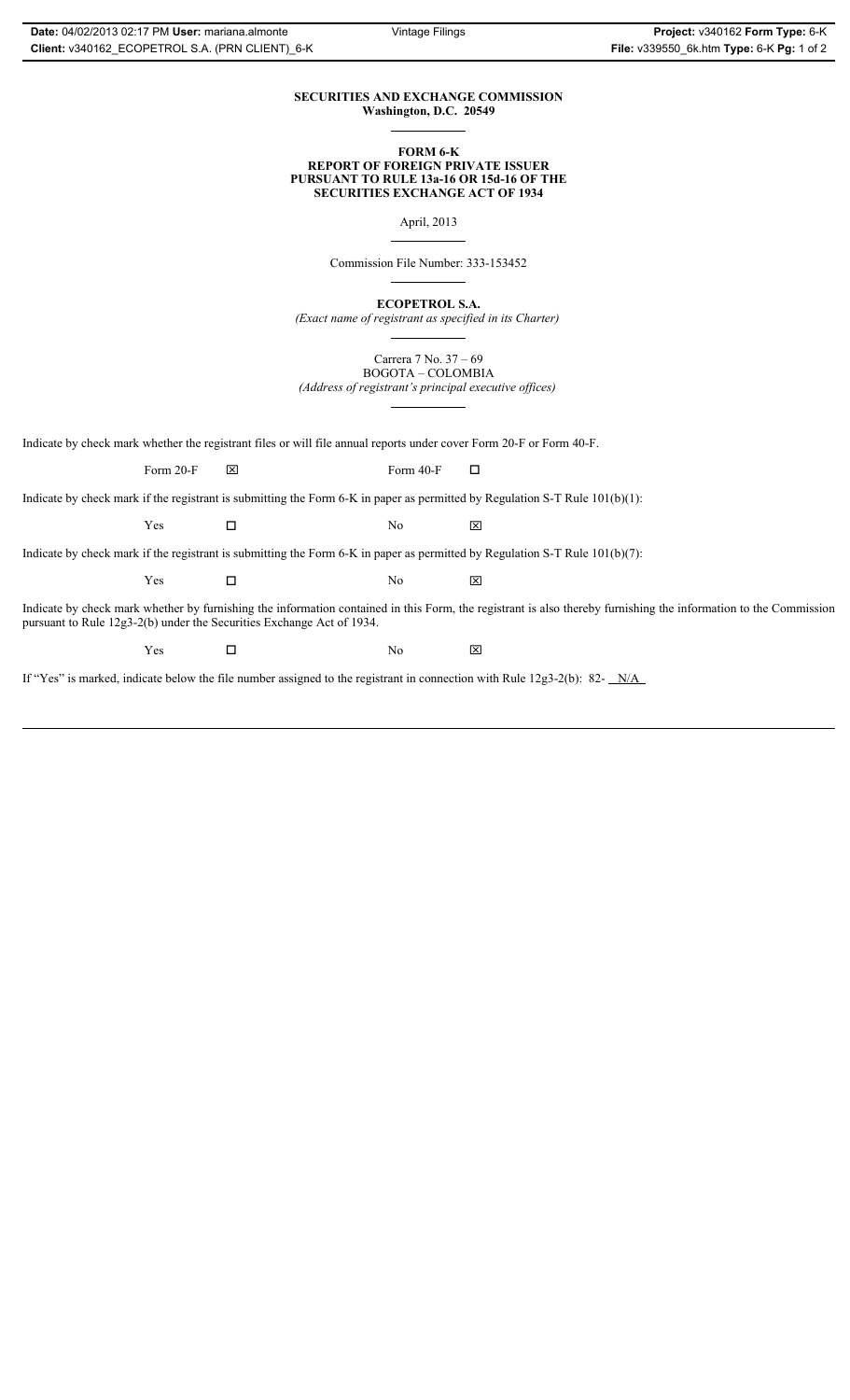### SIGNATURE

Pursuant to the requirements of the Securities Exchange Act of 1934, the Registrant has duly caused this report to be signed on its behalf by the undersigned, thereto duly authorized.

Date: April 1, 2013

Ecopetrol S.A.

By: /s/ Adriana M. Echeverri

Name: Adriana M. Echeverri Title: Chief Financial Officer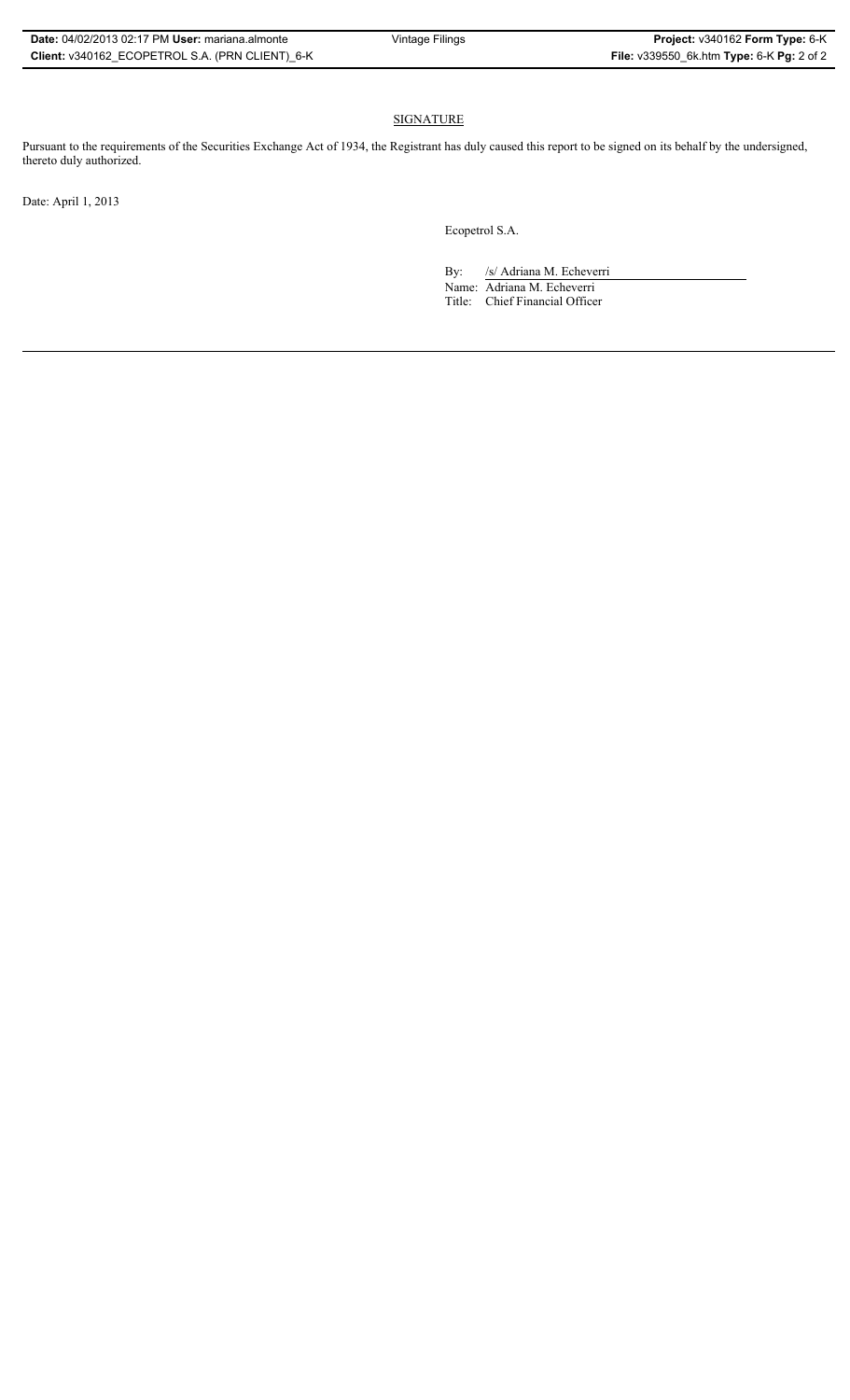

**PRESS RELEASE** 

# **Ecopetrol continues to grow in the deep water Gulf of Mexico (US)**

- x **Ecopetrol America Inc. placed bids partnering with Murphy Exploration and Production Company, Anadarko US Offshore Corporation, MCX Gulf of Mexico LLC and JX Nippon Oil Exploration (U.S.A.) Limited.**
- With the results from this round, Ecopetrol America Inc. could raise its share to 136 blocks in one of the most attractive areas for **exploration in the world.**

Ecopetrol S.A. (BVC: ECOPETROL; NYSE: EC; TSX: ECP) announces that its U.S. affiliate (Ecopetrol America Inc.) placed the most competitive bids for 6 blocks in the "Central Planning Area Lease Sale 227" round held in New Orleans, as disclosed by the Bureau of Ocean Energy Management (BOEM), the governmental authority in charge of the process in the U.S.

In this lease sale, Ecopetrol America Inc. partnered with Murphy Exploration and Production in 2 blocks; with Anadarko US Offshore Corporation, MCX Gulf of Mexico LLC and JX Nippon Oil Exploration (U.S.A) Limited in two blocks, and in two blocks Ecopetrol America has 100% interest.

The official awarding of the blocks will be conducted by BOEM in the coming months after the checking of bids and ascertaining that the companies fulfill the conditions required for the round.

The economic bids placed by Ecopetrol America and its partners in the 6 blocks add up to approximately US \$15.5 million with Ecopetrol America's share consisting of approximately US \$6.2 million.

These blocks allow deep water hydrocarbon exploration in water depths of over 221 meters for a 5 to 7 years period.

52 companies participated in this round of offshore blocks located in the Gulf of Mexico (US) and placed 407 bids for 320 blocks. The total area offered was 38.6 million acres.

The new blocks are added to the 47 obtained on the Gulf of Mexico (US) in previous Lease Sales. With these 6 blocks, Ecopetrol America Inc. could increase its participation in this prolific hydrocarbon basin to 136 blocks.

The results obtained strengthen Ecopetrol's position in the Gulf of Mexico, which it considers a focus area in its internationalization process.

**Bogotá D.C., April 2, 2013**

1